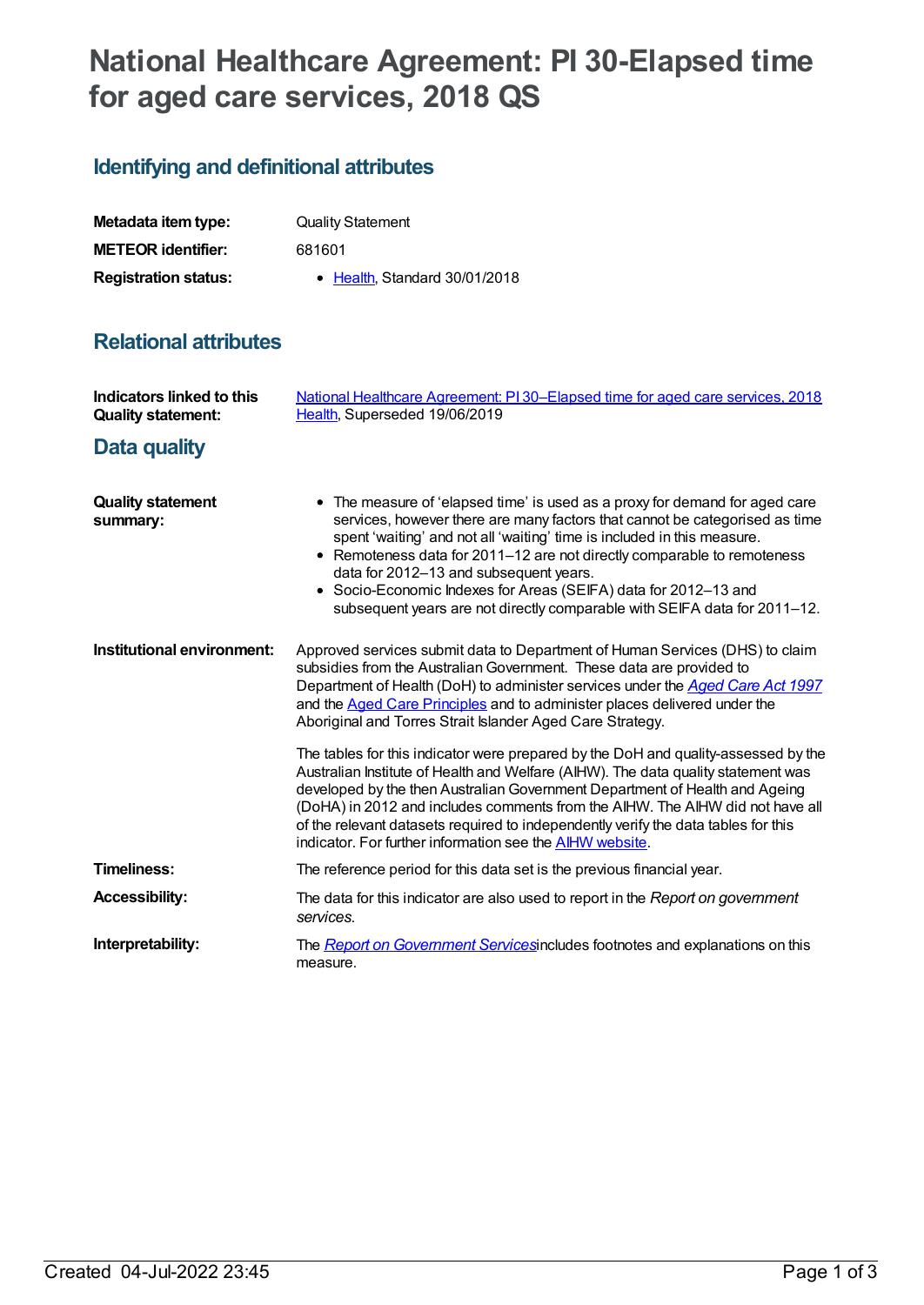| <b>Relevance:</b> | This performance indicator is intended to inform on the objective of accessibility to<br>aged care services. A key output of accessibility is reduced waiting times.<br>However, a reliable and consistent direct measure of waiting times for aged care is<br>not yet available so the measure of elapsed time is utilised.<br>Care should be used in interpreting this measure because the period of time<br>between the Aged Care Assessment Team (ACAT) approval and entry into<br>residential care or commencement of community care may be influenced by factors<br>that cannot be categorised as time spent 'waiting' and not all 'waiting' time is<br>included. Factors that influence this indicator are:<br>• care placement offers that are not accepted<br>• the availability of alternative community care, informal care and respite<br>services<br>• variations in care fee regimes that influence client choice of preferred service<br>• perceptions about quality of care that influence client choice of preferred<br>service. |
|-------------------|---------------------------------------------------------------------------------------------------------------------------------------------------------------------------------------------------------------------------------------------------------------------------------------------------------------------------------------------------------------------------------------------------------------------------------------------------------------------------------------------------------------------------------------------------------------------------------------------------------------------------------------------------------------------------------------------------------------------------------------------------------------------------------------------------------------------------------------------------------------------------------------------------------------------------------------------------------------------------------------------------------------------------------------------------|
| <b>Accuracy:</b>  | The elapsed time between an ACAT approval and entry into an aged care service<br>is retrospective, i.e. the elapsed time is calculated once a person has obtained<br>entry into an aged care service.<br>The data for elapsed time by state and territory, and by Indigenous status, are<br>derived from the location of the aged care service.                                                                                                                                                                                                                                                                                                                                                                                                                                                                                                                                                                                                                                                                                                   |
|                   | The data for elapsed time by remoteness are derived from the recipient's postcode<br>at time of assessment and exclude some postcodes which cannot be matched to a<br>remoteness area.<br>Socio-Economic Indexes for Area (SEIFA) quintiles are derived from the<br>recipient's postcode at time of assessment. Recipient's postcodes not found in the<br>Australian Bureau of Statistics's (ABS) SEIFA data are excluded.                                                                                                                                                                                                                                                                                                                                                                                                                                                                                                                                                                                                                        |
| <b>Coherence:</b> | The state/territory-level data items used to construct this performance indicator are<br>consistent and comparable over time. As noted in the Accuracy section above,<br>there is variance between the state/territory-level data items and the data for<br>remoteness and SEIFA. This occurs for 2011-12 and subsequent years.                                                                                                                                                                                                                                                                                                                                                                                                                                                                                                                                                                                                                                                                                                                   |
|                   | For 2011-12 and subsequent years, cells have been suppressed to protect<br>confidentiality where the presentation could identify an aged care recipient or<br>where rates are likely to be highly volatile, for example where the denominator is<br>very small. The following rules were applied:                                                                                                                                                                                                                                                                                                                                                                                                                                                                                                                                                                                                                                                                                                                                                 |
|                   | • rates were suppressed where the numerator was less than 5 and/or the<br>denominator was less than 10<br>• counts were suppressed where the number was less than 5<br>• consequential suppression was applied.                                                                                                                                                                                                                                                                                                                                                                                                                                                                                                                                                                                                                                                                                                                                                                                                                                   |
|                   | In 2011, the ABS updated the standard geography used in Australia for most data<br>collections from the Australian Standard Geographical Classification to the<br>Australian Statistical Geography Standard. Also updated at this time were<br>remoteness areas and the SEIFA, based on the 2011 ABS Census of Population<br>and Housing.                                                                                                                                                                                                                                                                                                                                                                                                                                                                                                                                                                                                                                                                                                         |
|                   | The new remoteness areas will be referred to as RA 2011, and the previous<br>remoteness areas as RA 2006. The new SEIFA will be referred to as SEIFA 2011,<br>and the previous SEIFA as SEIFA 2006. Data for 2011-12 were reported for RA<br>2006. Data for 2012-13 and subsequent years are reported for RA 2011. The<br>AIHW considers the change from RA 2006 to RA 2011 to be a series break when<br>applied to data supplied for this indicator, therefore remoteness data for 2011-12<br>are not directly comparable to remoteness data for 2012-13 and subsequent<br>years.                                                                                                                                                                                                                                                                                                                                                                                                                                                                |
|                   | Data for 2011-12 for SEIFA quintiles were reported using SEIFA 2006. Data for<br>2012-13 and subsequent years for SEIFA quintiles and deciles are reported using<br>SEIFA 2011. The AIHW considers the change from SEIFA 2006 to SEIFA 2011 to<br>be a series break when applied to data supplied for this indicator, therefore SEIFA<br>data for 2012-13 and subsequent years are not directly comparable with SEIFA<br>data for 2011-12.                                                                                                                                                                                                                                                                                                                                                                                                                                                                                                                                                                                                        |